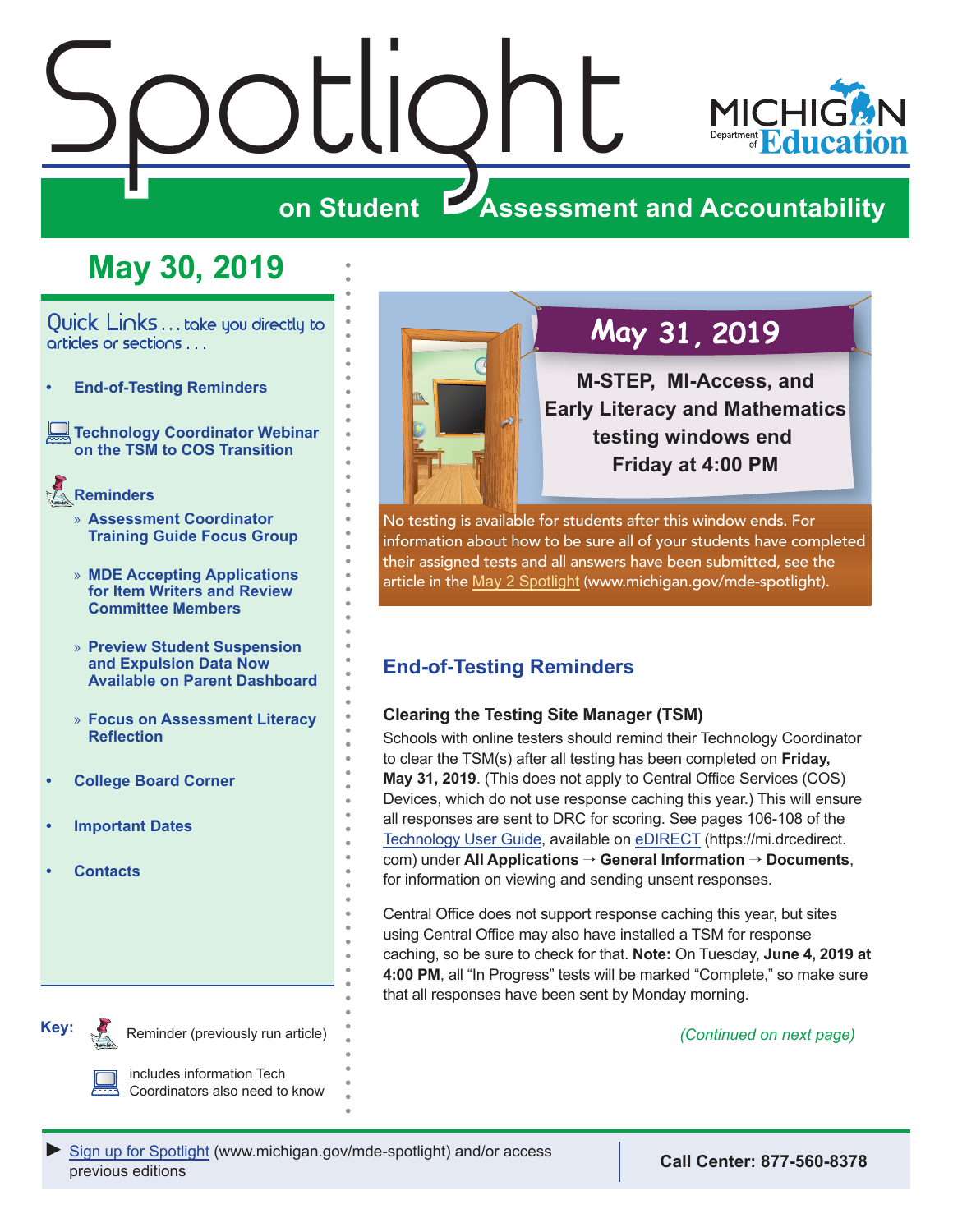### <span id="page-1-0"></span>**MI-Access P/SI Online Answer Document Entries Deadline**

The MI-Access Participation and Supported Independence (P/SI) student scores must be entered and submitted using the online answer document by **Friday, May 31, 2019 at 4:00 PM**. For details, refer to page 1 of the [May 23 Spotlight](https://www.michigan.gov/documents/mde/Spotlight_5-23-19_656007_7.pdf) (www.michigan.gov/mde-spotlight).

### **MI-Access Material Returns**

The MI-Access Functional Independence (FI),Participation (P), and Supported Independence (SI) testing window is closing tomorrow, **Friday, May 31, 2019 at 4:00 PM**. For information on returning materials for each of these assessments, refer to the [May 16 Spotlight](https://www.michigan.gov/documents/mde/Spotlight_5-16-19_655364_7.pdf) (www.michigan. gov/mde-spotlight).

### **Example Technology Coordinator Webinar on the TSM to COS Transition**

A webinar for Technology Coordinators on the transition from the Testing Site Manager (TSM) to Central Office Services (COS) is being hosted by WIDA; this information also applies to the M-STEP, MI-Access Functional Independence, and Early Literacy and Mathematics Benchmark Assessments.

Join the COS Transition Webinar on **Wednesday, June 12, 2019 from 11:00 AM to 12:00 PM ET**. Be sure to inform your school's Technology Coordinator of this webinar.

# **Reminders**

### Reminders **Assessment Coordinator Training Guide Focus Group**

We'd like your feedback on the new [Assessment](https://www.michigan.gov/mde/0,4615,7-140-22709_63192-476290--,00.html)  [Coordinator Training Guide](https://www.michigan.gov/mde/0,4615,7-140-22709_63192-476290--,00.html), published in 2018 by the Office of Educational Assessment and Accountability (OEAA). The OEAA will host a focus group in June to gather input from building and district assessment coordinators who are responsible for overseeing testing for M-STEP, MI-Access, SAT® with Essay, PSAT™ 8/9, PSAT™ 10, ACT® WorkKeys®, Early Literacy and Math Benchmark Assessments (K-2), and WIDA assessments. Over the next few months, the OEAA will be updating the guide to provide relevant and timely assessment administration-related information, and your suggestions for improvement are vital to the overall success of this project.

Lunch will be provided. Mileage reimbursement and SCECHs will be available. However, reimbursement for overnight accommodations will not be offered.

Time and place of the focus group:

**Tuesday, June 18, 2019** 9:00 AM to 3:00 PM Michigan Assessment Consortium Office 1980 N. College Road, Mason, MI 48854 [Get Directions](https://www.google.com/maps/place/Michigan+Assessment+Consortium/@42.639012,-84.4846947,17z/data=!3m1!4b1!4m5!3m4!1s0x8822c4622e6e5a1f:0xf0932290db64c1a4!8m2!3d42.639012!4d-84.482506)

If you would like to participate in the focus group, please fill out this [brief survey](https://www.surveymonkey.com/r/WJPTY76) (https://www.surveymonkey.com/r/ WJPTY76).

*(Continued on next page)*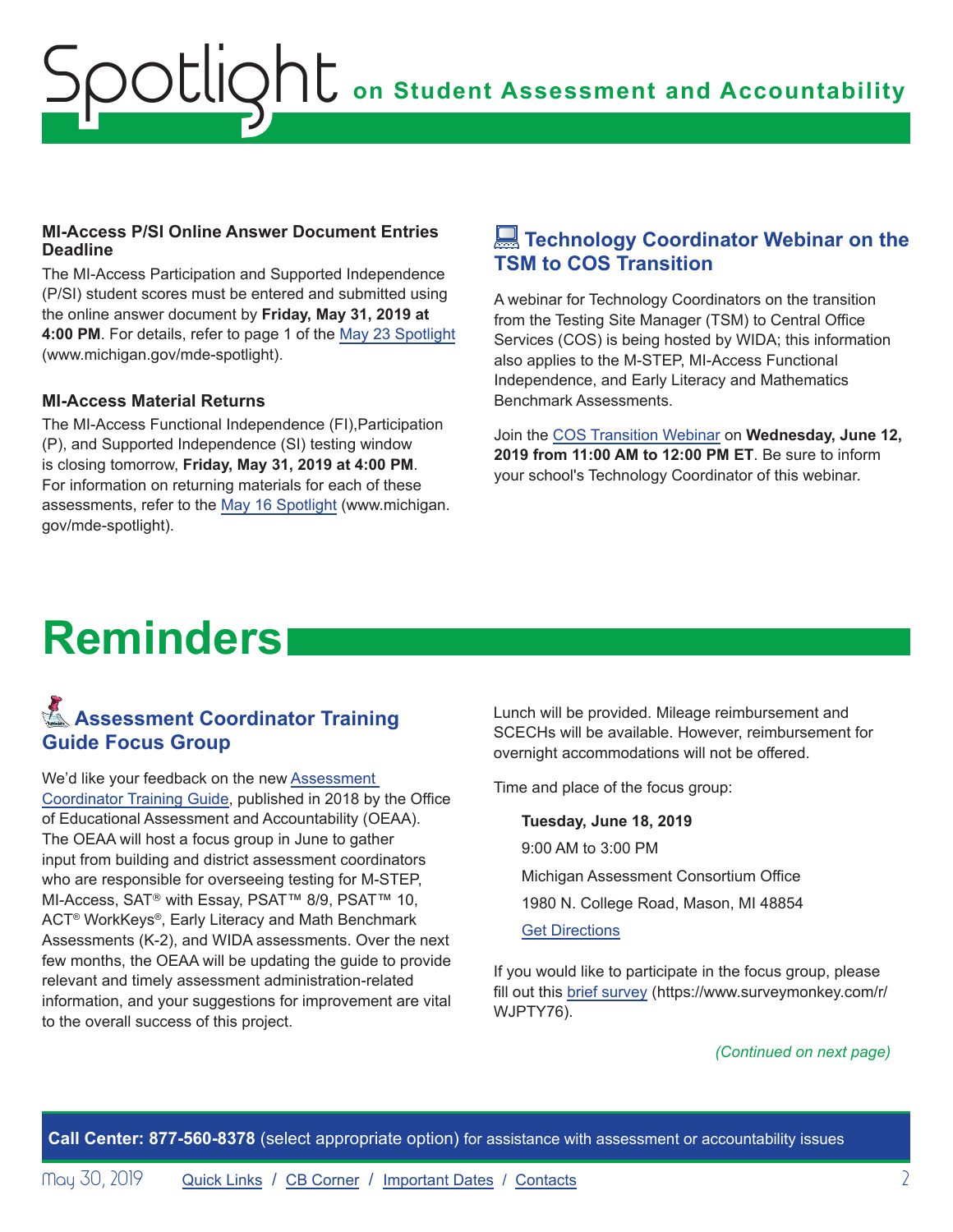# <span id="page-2-0"></span>**OC** on Student Assessment and Accountability octlic

Interested respondents will be contacted by **June 7, 2019** with further details on mileage reimbursement requests, SCECHs, and lunch options.

#### **About the Assessment Coordinator Training Guide:**

This Guide can be accessed on each assessment web page by clicking on the Assessment Coordinator Training Guide icon.



### **KMDE Accepting Applications for Item Writers and Review Committee Members**

Be part of the team that contributes to the development of our state's benchmark and summative assessments. This is a fantastic opportunity for educators to gain valuable professional learning experiences, become more familiar with the state's assessment system, collaborate with other educators, and earn a little extra money for their expertise, time, and contributions.



The Michigan Department of Education (MDE) relies on teachers from all content areas, K-12, from across the state to help develop, write, and review items for our state assessments, including M-STEP, MI-Access, and Early Literacy and Mathematics Benchmark Assessments.

Our online application process recently underwent some improvements and is now back up and ready to go.

This application process lets teachers apply to work on any of the following committees:

- **Content Advisory Committees** review and make content-related recommendations to items before and after field testing
- **Bias and Sensitivity Committees** review and make bias- and sensitivity-related recommendations to items before and after field testing
- **Item Writers** write items for Michigan Assessment Programs (M-STEP, MI-Access, Michigan Early Literacy and Mathematics Benchmark Assessments)
- **Rangefinding Committees** set the "range" for score point designation from an established rubric for hand-scoring items such as constructed response items
- **Standard Setting** follow a prescribed process post-test administration to recommend cut scores or re-establish cut scores based on performance level descriptors and performance data; this process happens periodically during the life of an assessment, less frequently than the other committees

Interested educators are encouraged to learn more about the state's assessment system generally and to [access the online application](https://www.cvent.com/d/pgq6sr) (https://www.cvent.com/d/ pgq6sr) on the Office of Educational Assessment and Accountability (OEAA) [Student Assessment web page](http://www.michigan.gov/oeaa) (www.michigan.gov/oeaa).

The online application can also be found on the [M-STEP](www.michigan.gov/mstep), [MI-Access,](http://www.michigan.gov/mi-access) and [Early Literacy and Mathematics Benchmark](www.michigan.gov/earlylitandmath)  [Assessment](www.michigan.gov/earlylitandmath) web pages.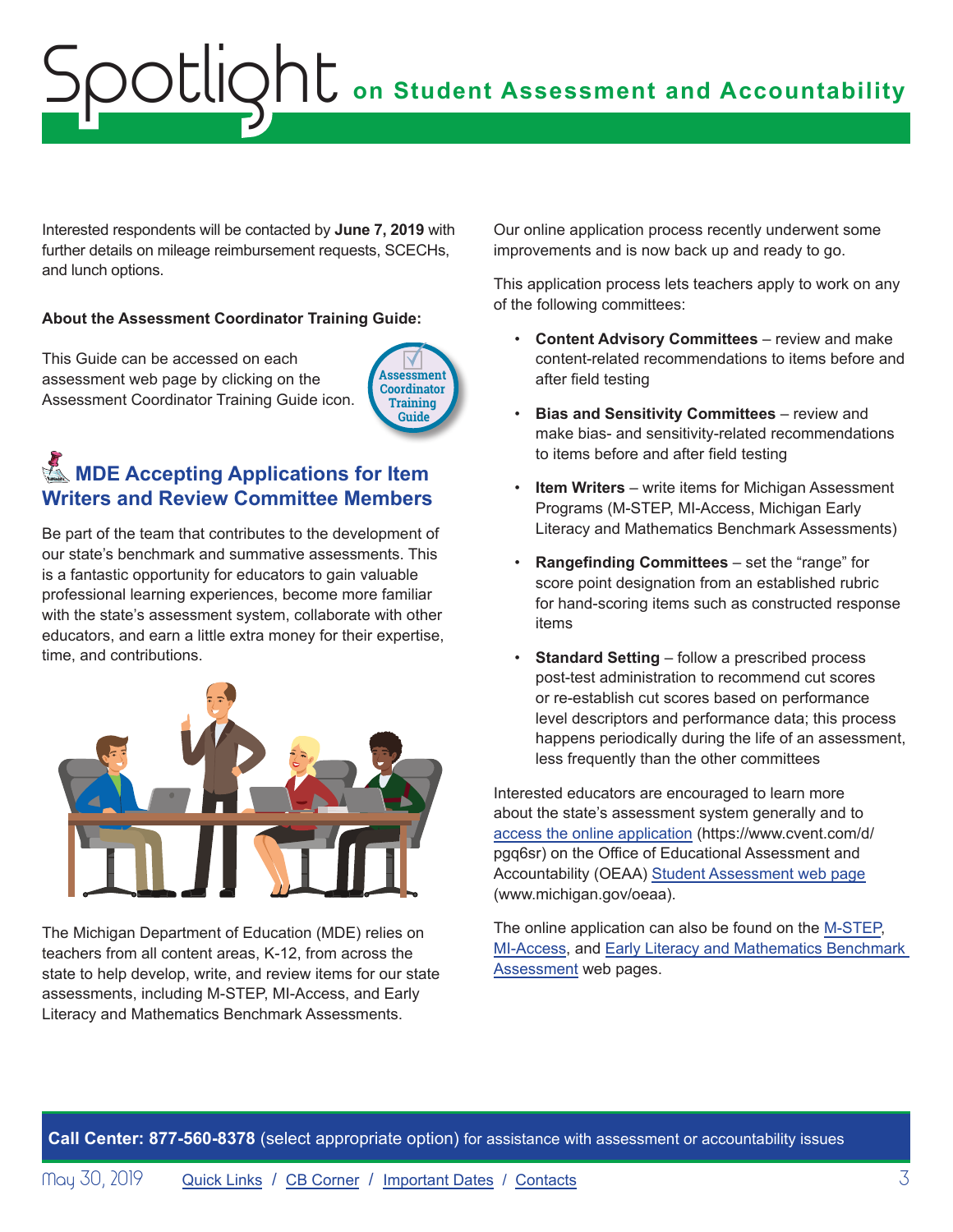### <span id="page-3-0"></span>**Reminders** Preview Student Suspension and **Expulsion Data Now Available on Parent Dashboard**

A new graph has been added to the Parent Dashboard. The graph shows the number of students suspended or expelled for a selected school, similar schools, and the state. Schools can view this information now during a two-week preview period before it is made public.

#### **Graph Details:**

- Numbers reflect the number of unique students suspended or expelled – students are only counted once in the metric, regardless of the number of discipline incidences they may have.
- Both in-school and out-of-school suspension types are included along with expulsions.
- The state average reflects all charter and traditional schools, including those that reported zero suspensions and expulsions.

Users with [MI School Data](https://www.mischooldata.org/) (www.mischooldata.org) accounts may access this information by logging in and navigating to the Parent Dashboard.

Once on a school's dashboard, click on **Student Data**, **Behavior**, and then **Suspension and Expulsion** in the left-hand menu.



The preview window will close on **June 5, 2019**, and the Suspension and Expulsion metric will be available publicly on that date.



**Call Center: 877-560-8378** (select appropriate option) for assistance with assessment or accountability issues

May 30, 2019 [Quick Links](#page-0-0) / [CB Corner](#page-4-1) / [Important Dates](#page-5-1) / [Contacts](#page-6-1) 4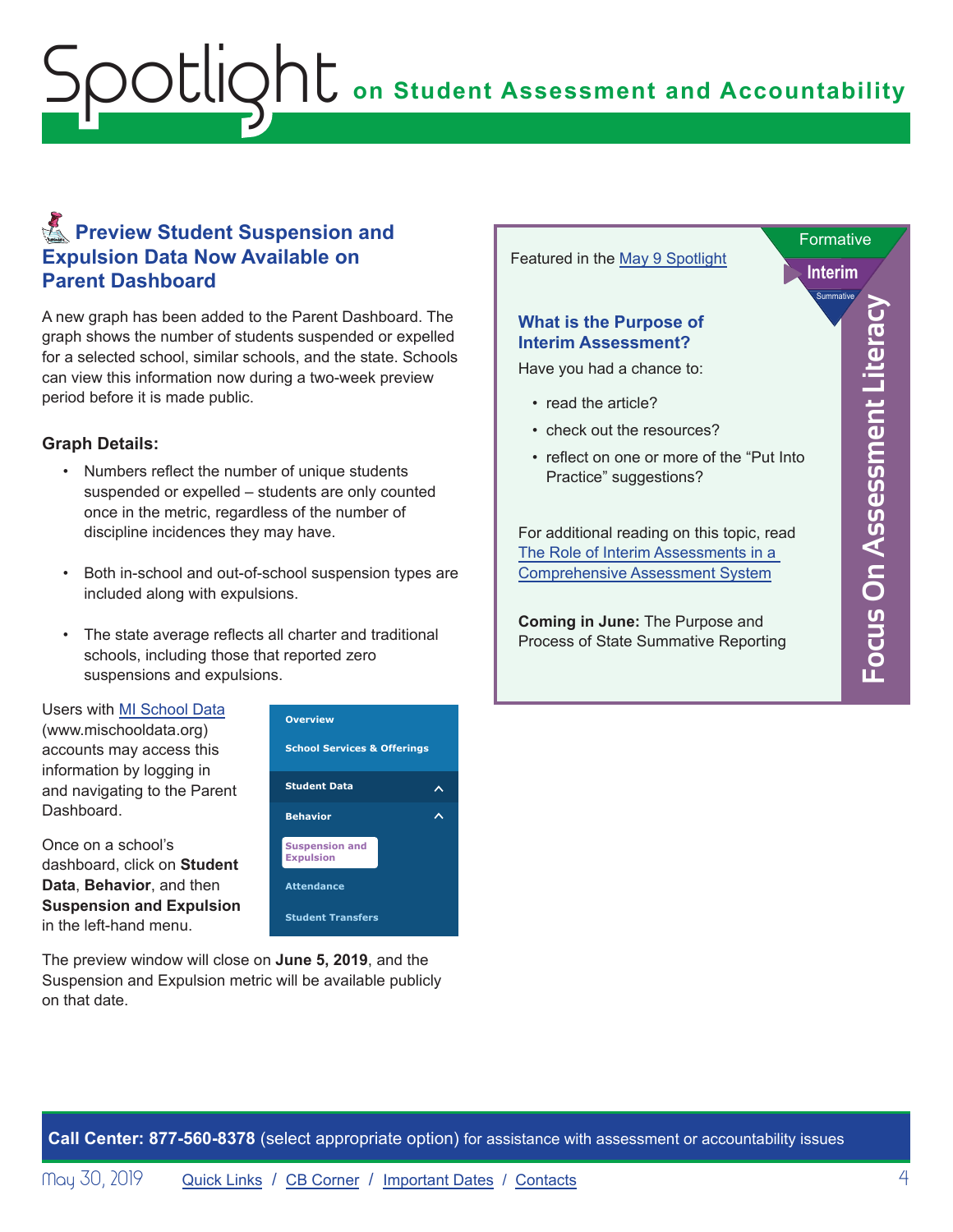**OC** on Student Assessment and Accountability

### <span id="page-4-1"></span>College Board Corner

<span id="page-4-0"></span>ootlig

 *Information on SAT*®*, PSAT*™ *8/9, and PSAT*™*10 provided by the College Board*

### **Questions about Spring PSAT 8/9, PSAT 10, or SAT?**

- call the Michigan Educator Hotline: 866-870-3127 (select Option 1)
- email [michiganadministratorsupport@](mailto:michiganadministratorsupport%40collegeboard.org?subject=) [collegeboard.org](mailto:michiganadministratorsupport%40collegeboard.org?subject=)

### **Reminder**

Do **not** order in the College Board test ordering system for the **April 2020** Michigan-provided SAT with Essay, PSAT 10, and PSAT 8/9 for 8th and 9th grades. If you need assistance with ordering assessments other than the Michigan-provided assessments, contact a member of the Michigan field team:

- **Jason Feig**: [jfeig@collegeboard.org](mailto:jfeig%40collegeboard.org?subject=)
- **Kari Anama**: [kanama@collegeboard.org](mailto:kanama%40collegeboard.org?subject=)

### **Start Preparing for Spring 2020**

If you know who your test coordinator(s) and SSD (Services with Students with Disabilities) coordinator will be for the 2019-2020 school year, update the EEM prior to leaving for the summer.

### **Score Release**

See the [May 9, 2019 Spotlight](https://www.michigan.gov/documents/mde/Spotlight_5-9-19_654743_7.pdf) (www.michigan.gov./ mde-spotlight) for dates and information on score release for students and educators for the SAT with Essay, PSAT 10, and PSAT 8/9.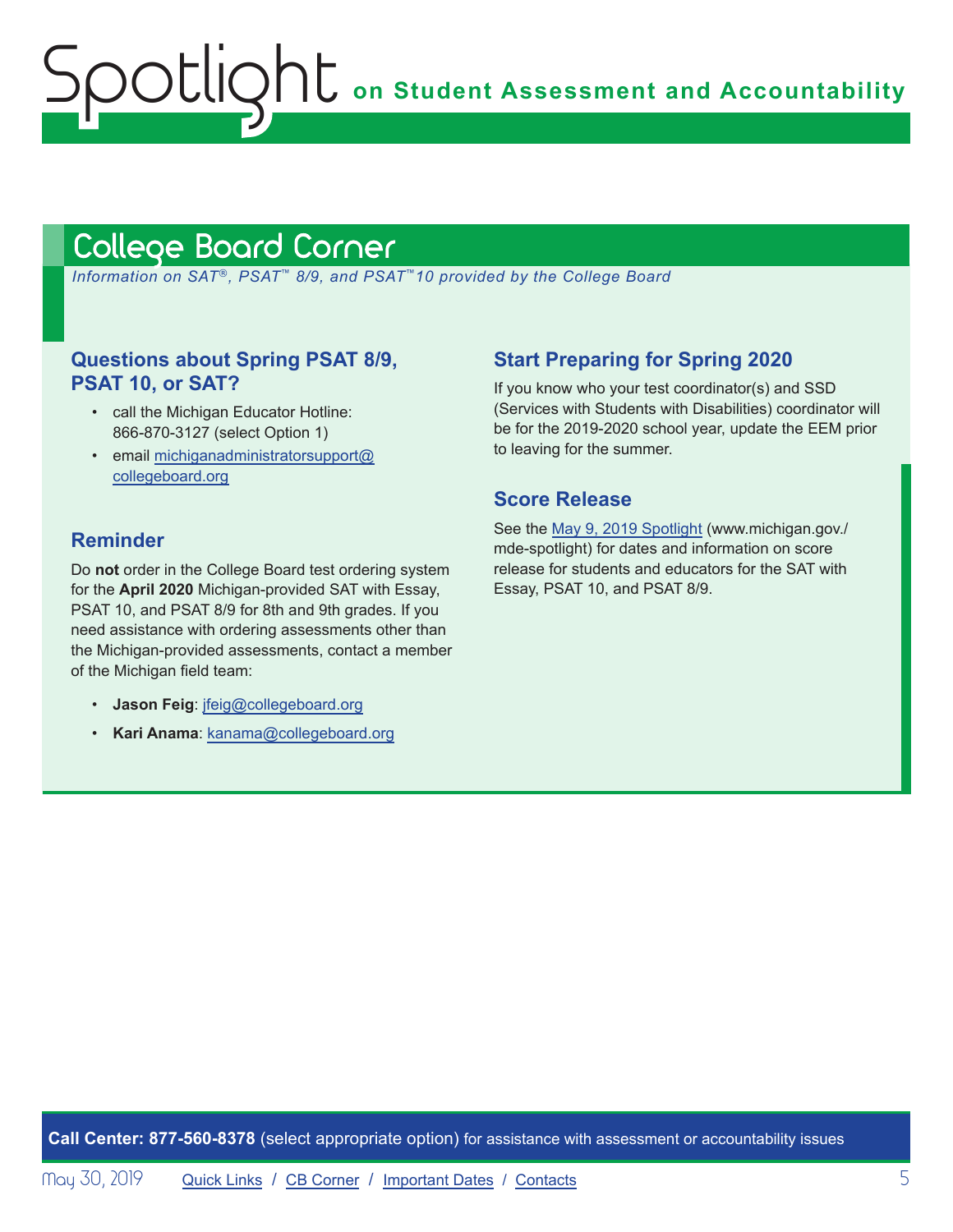# <span id="page-5-1"></span><span id="page-5-0"></span>**Important Dates**

### **Approaching Deadlines!**

#### **Friday, May 31, 2019**

- **MI-Access** Testing window all grades **CLOSES**
- **M-STEP** Online Testing window grades 3, 4, 6, and 7 **CLOSES**
- **Early Literacy and Mathematics Benchmark Assessments (K-2)** Testing window **CLOSES**

### **May 2019**

### **M-STEP, MI-Access, SAT, and PSAT 8/9**

### **Now – June 17, 2019**

• Accountable Students Enrolled and Demographics window for the **Spring 2019 Test Period** (i.e. **M-STEP, MI-Access, SAT, PSAT 8/9**)

### **June 2019**

### **SAT and PSAT 8/9**

### **June 10 – 17, 2019**

• Submit Not Tested reasons for **SAT** and **PSAT 8/9 (grade 8 only)** – **NOTE:** No need to submit Not Tested reasons for ACT WorkKeys, PSAT 8/9 (for grade 9), and PSAT 10. They are not included in accountability at this time.

### **WIDA, M-STEP, MI-Access, and Early Literacy and Mathematics**

### **Wednesday, June 12, 2019, 11:00–12:00 ET**

• Technology coordinator webinar on switching from TSMs to COS Service Devices. The webinar is hosted by WIDA, but the TSM to COS transition applies to all Michigan online tests

### **M-STEP and MI-Access**

### **June 10 – 17, 2019**

• Verify and submit answer document issues and Not Tested reasons for **M-STEP** and **MI-Access** 

### **July-August 2019**

### **Act WorkKeys**

#### **August 9, 2019:**

• Receive **ACT Workkeys** score reports

### **August 16, 2019:**

• Students access **ACT WorkKeys** scores and National Career Readiness Certificates